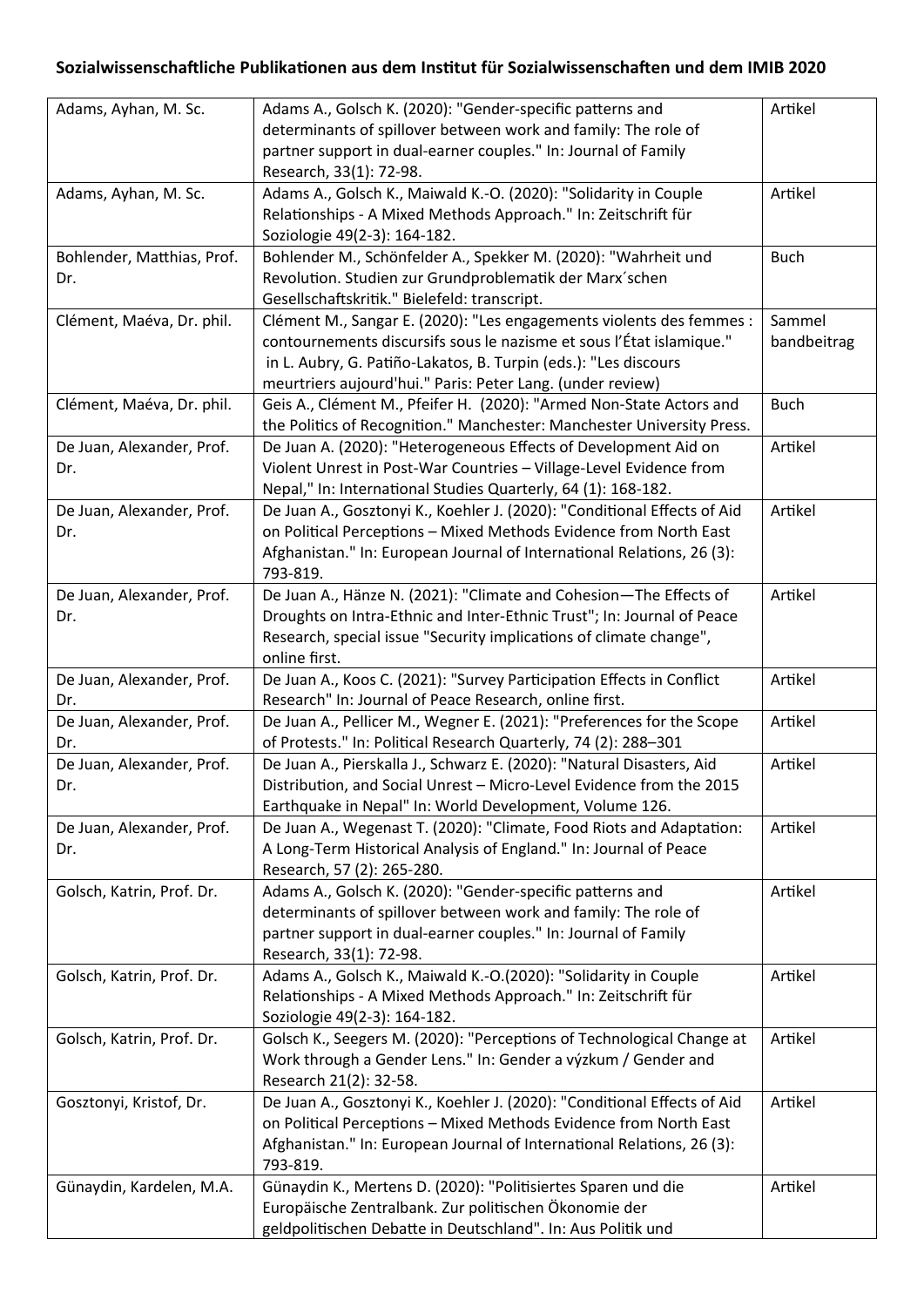|                           | Zeitgeschichte, 70 (48): 12-20.                                          |             |
|---------------------------|--------------------------------------------------------------------------|-------------|
| Holst, Hajo, Prof. Dr.    | Holst H. et al. (2020): "Gemba-Digitalisierung: Wie japanische           | Artikel     |
|                           | Automobilunternehmen IoT-Technologien einsetzen". In: ZWF                |             |
|                           | Zeitschrift fuer Wirtschaftlichen Fabrikbetrieb 2020(9): 629-633.        |             |
| Holst, Hajo, Prof. Dr.    | Holst H. et al. (2021): "Digitalisierung und Arbeitsorganisation: Wie    | Sammelband- |
|                           | Assistenzsysteme Gruppenarbeit stärken können (TeamWork 4.0)." In:       | beitrag     |
|                           | Arbeit in der digitalisierten Welt: Praxisbeispiele und                  |             |
|                           | Gestaltungslösungen aus dem BMBF-Förderschwerpunkt. Hrsg. von            |             |
|                           | Wilhelm Bauer, Susanne Mütze-Niewöhner, Sascha Stowasser, Claus          |             |
|                           | Zanker und Nadine Müller. Heidelberg: Springer Vieweg, 95-109.           |             |
| Holst, Hajo, Prof. Dr.    | Holst H., Fessler A., Niehoff S. (2020):"Covid-19, social class and work | Artikel     |
|                           | experience in Germany: inequalities in work-related health and           |             |
|                           | economic risks." In: European Societies, 23(1): 495-512.                 |             |
| Kalff, Yannick, Dr. phil. | Holst H. et al. (2021): "Digitalisierung und Arbeitsorganisation: Wie    | Sammelband- |
|                           | Assistenzsysteme Gruppenarbeit stärken können (TeamWork 4.0)." In:       | beitrag     |
|                           | Arbeit in der digitalisierten Welt: Praxisbeispiele und                  |             |
|                           | Gestaltungslösungen aus dem BMBF-                                        |             |
|                           | Förderschwerpunkt. Hrsg. von Wilhelm Bauer, Susanne Mütze-               |             |
|                           | Niewöhner, Sascha Stowasser, Claus Zanker und Nadine Müller.             |             |
|                           | Heidelberg: Springer Vieweg, 95-109.                                     |             |
| Koehler, Jan, Dr.         | De Juan A., Gosztonyi K., Koehler J. (2020): "Conditional Effects of Aid | Artikel     |
|                           | on Political Perceptions - Mixed Methods Evidence from North East        |             |
|                           | Afghanistan." In: European Journal of International Relations, 26 (3):   |             |
|                           | 793-819.                                                                 |             |
| Krause, Ulrike, Prof. Dr. | Denkowski C., Krause U. (2020): "Transfer of Knowledge for and with      | Sammelband- |
|                           | Whom? Ethical Reflections on Participatory Research with Displaced       | beitrag     |
|                           | People." In: Wissensmobilisierung und                                    |             |
|                           | Transfer in der Fluchtforschung: Kommunikation, Beratung und             |             |
|                           | gemeinsames Forschungshandeln. Hrsg. von Monika Gonser et al.,           |             |
|                           | Münster: Waxmann Verlag, 137-149.                                        |             |
| Krause, Ulrike, Prof. Dr. | Edler H., Krause U., Segadlo N., Zanker N. (2021): " "Everyone was       | Paper       |
|                           | overwhelmed by the fears and the panic of the unknown disease".          |             |
|                           | Kenyan Refugee Protection and the COVID-19 Pandemic",                    |             |
|                           | IMIS Working Paper 10, Institut für Migrationsforschung und              |             |
|                           | Interkulturelle Studien (IMIS) der Universität Osnabrück. Osnabrück:     |             |
|                           | IMIS.                                                                    |             |
| Krause, Ulrike, Prof. Dr. | Krause U. (2020): "Was bedeutet COVID für Geflüchtete weltweit?" In:     | Sammelband- |
|                           | COVID-Kaleidoskop I. Wie die Krise die Ungleichheit verschärft. Wien:    | beitrag     |
|                           | BEIGEWUM, 38-39.                                                         |             |
| Krause, Ulrike, Prof. Dr. | Krause U. (2021):"Colonial Roots of the 1951 Refugee Convention and      | Artikel     |
|                           | its Effects on the Global Refugee Regime." In: Journal of International  |             |
|                           | Relations and Development (2021).                                        |             |
| Krause, Ulrike, Prof. Dr. | Krause U., (2020): "(Un)sichtbar und (un)sicher? Humanitäre Politiken    | Sammelband- |
|                           | und Praktiken um Frauen in Flüchtlingssituationen" In: Gewalt, Krieg     | beitrag     |
|                           | und Flucht. Feministische Perspektiven auf Sicherheit. Hrsg. Von Antje   |             |
|                           | Daniel et al., Opladen: Verlag Barbara Budrich, 159-179.                 |             |
| Krause, Ulrike, Prof. Dr. | Krause U., Schwenken H. (2021): "Migration and asylum policy." In:       | Sammelband- |
|                           | The Routledge Handbook of Gender and EU Politics. Hrsg. Von              | beitrag     |
|                           | Gabriele Abels, et al. . Abington, New York: Routledge, 339-351.         |             |
| Krause, Ulrike, Prof. Dr. | Krause U., Williams T. (2020): "Flexible Ethikgremien. Impulse zur       | Artikel     |
|                           | Institutionalisierung ethisch verantwortlicher Feldforschung in der      |             |
|                           | Konflikt- und Fluchtforschung." In: Soziale Probleme (2020).             |             |
| Lenschow, Andrea, Prof.   | Burns C., Lenschow A., Zito A. (2020): "Dismantling, disintegration or   | Artikel     |
| Dr.                       | continuing stealthy integration in European Union environmental          |             |
|                           | policy?" In: Public Administration, 98(2): 340-348.                      |             |
| Lenschow, Andrea, Prof.   | Newig, J., et al. (2020): "Governing global telecoupling toward          | Artikel     |
|                           |                                                                          |             |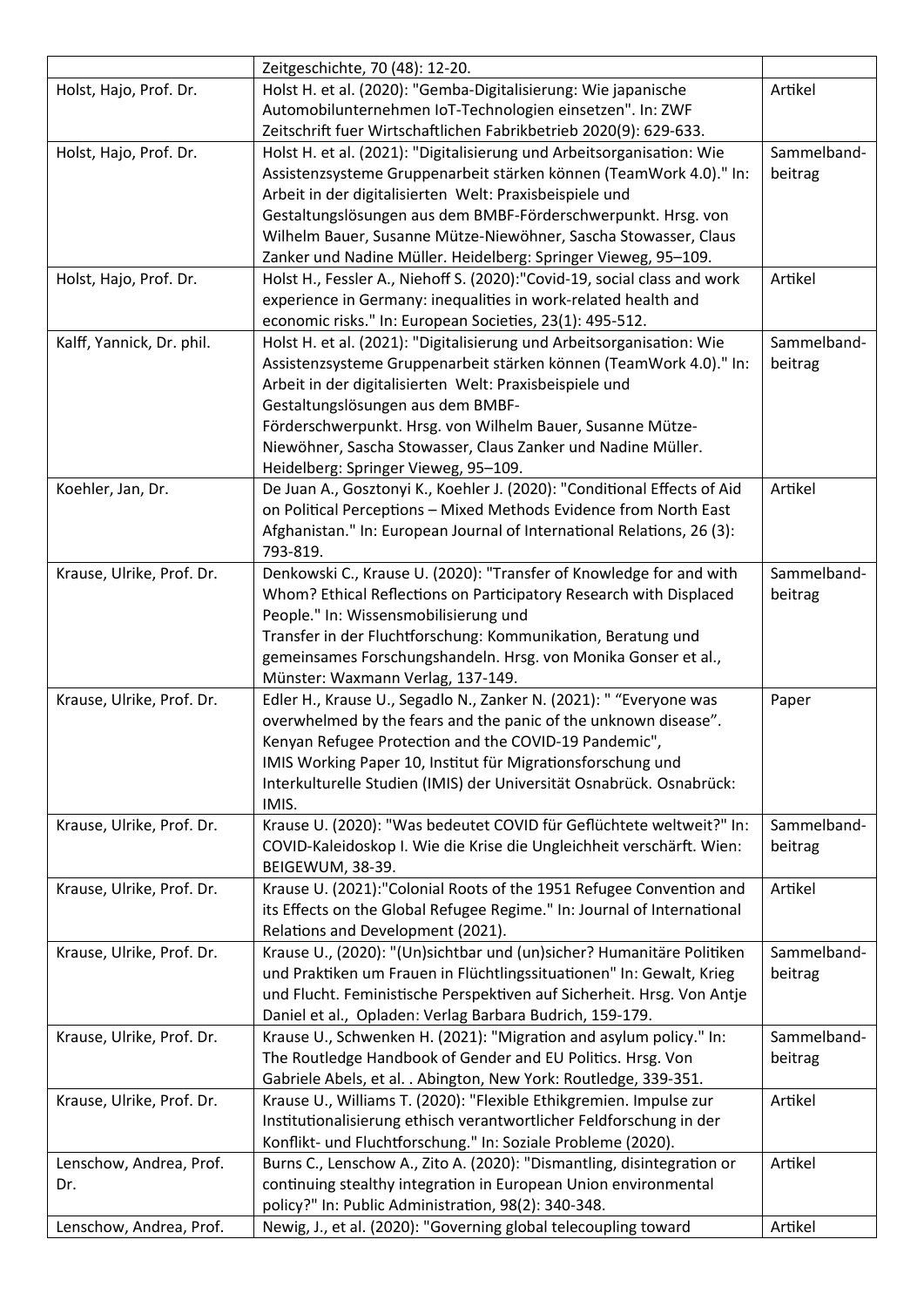| Dr.                          | environmental sustainability." In: Ecology and Society 25(4):21.          |             |
|------------------------------|---------------------------------------------------------------------------|-------------|
| Lenschow, Andrea, Prof.      | Pahl-Wostl C., et al. (2020): "Enhancing the capacity of water            | Artikel     |
| Dr.                          | governance to deal with complex management challenges: A                  |             |
|                              | framework of analysis." In: Environmental Science & Policy, 107: 23-      |             |
|                              | 35.                                                                       |             |
| Lenschow, Andrea, Prof.      | Schilling-Vacaflor, et al. (2020): "Contextualizing certification and     | Artikel     |
| Dr.                          | auditing: Soy certification and access of local communities to land and   |             |
|                              | water in Brazil." In: World Development, 140.                             |             |
| Lenschow, Andrea, Prof.      | Zito, A. R., Burns C., Lenschow A. (2020): "The Future of European        | Herausgeber |
| Dr.                          | Union Environmental Politics and Policy."London/New York:                 |             |
|                              | Routledge.                                                                |             |
| Liedlbauer, Lina-Katharina,  | Liedlbauer L., Petri F., Thevenin E. (2020): "Conclusions on              | Artikel     |
| M.A.                         | contestation of EU foreign policy: diverse causes, various modes and      |             |
|                              | multiple effects?." In: Global Affairs, 6 (4-5), 451 - 459.               |             |
| Liedlbauer, Lina-Katharina,  | Liedlbauer L., Petri F., Thevenin E. (2020): "Contestation of European    | Artikel     |
| M.A.                         | Union foreign policy: causes, modes and effects." In: Global Affairs, 6   |             |
|                              | $(4-5)$ , 323 - 328.                                                      |             |
| Maiwald, Kai-Olaf, Prof. Dr. | Adams A., Golsch K., Maiwald K.-O.(2020): "Solidarity in Couple           | Artikel     |
|                              | Relationships - A Mixed Methods Approach." In: Zeitschrift für            |             |
|                              | Soziologie 49(2-3): 164-182.                                              |             |
| Maiwald, Kai-Olaf, Prof. Dr. | Maiwald K.-O., Suerig I. (2020): "Microsociology: A Tool Kit for          | <b>Buch</b> |
|                              | Interaction Analysis [1 ed.] " London/New York: Routledge.                |             |
| Mertens, Daniel, Prof. Dr.   | Günaydin K., Mertens D. (2020): "Politisiertes Sparen und die             | Artikel     |
|                              | Europäische Zentralbank. Zur politischen Ökonomie der                     |             |
|                              | geldpolitischen Debatte in Deutschland". In: Aus Politik und              |             |
|                              | Zeitgeschichte, 70 (48): 12-20.                                           |             |
| Mertens, Daniel, Prof. Dr.   | Mertens D., Mader P., Van der Zwan N. (2020): "The Routledge              | Herausgeber |
|                              | International Handbook of Financialization." London/New York:             |             |
|                              | Routledge.                                                                |             |
| Mertens, Daniel, Prof. Dr.   | Mertens D., Thiemann M., Volberding P. (2021): "The Reinvention of        | Herausgeber |
|                              | Development Banking in the European Union. Industrial Policy in the       |             |
|                              | Single Market and the Emergence of a Field" Oxford: Oxford University     |             |
|                              | Press.                                                                    |             |
| Mertens, Daniel, Prof. Dr.   | Schedelik M., et al. (2020): "Comparative Capitalism, Growth Models       | Artikel     |
|                              | and Emerging Markets: The Development of the Field." In: New              |             |
|                              | Political Economy.                                                        |             |
| Rommel, Inken, M.A.          | Rommel I. (2020): "Die "bürgerliche Mitte" als Resonanzraum des           | Artikel     |
|                              | Populismus der Neuen Rechten." In: GRASS-Workingpapers, 5: 33-44.         |             |
| Ruffing, Eva, Prof. Dr.      | Barlösius E., Ruffing E. (2020): "Für einen vorausschauenden Umgang       | Paper       |
|                              | mit der Infragestellung wissenschaftlicher Expertise. Impulspapier."      |             |
|                              | Hannover : Institutionelles Repositorium der Leibniz Universität          |             |
|                              | Hannover.                                                                 |             |
| Ruffing, Eva, Prof. Dr.      | Fink S., Ruffing E. (2020): "Learning in iterated consultation procedures | Artikel     |
|                              | - The example of the German electricity grid demand planning" In:         |             |
|                              | Utilities Policy, 65.                                                     |             |
| Ruffing, Eva, Prof. Dr.      | Fink S., Ruffing E. (2020): "Stakeholder consultations as reputation-     | Artikel     |
|                              | building: a comparison of ACER and the German Federal Network             |             |
|                              | Agency." In: Journal of European Public Policy, 27(11): 1657 - 1676.      |             |
| Schilling-Vacaflor, Almut,   | Newig, J., et al. (2020): "Governing global telecoupling toward           | Artikel     |
| Dr. phil.                    | environmental sustainability." In: Ecology and Society 25(4):21.          |             |
| Schilling-Vacaflor, Almut,   | Schilling-Vacaflor, et al. (2020): "Contextualizing certification and     | Artikel     |
| Dr. phil.                    | auditing: Soy certification and access of local communities to land and   |             |
|                              | water in Brazil." In: World Development, 140.                             |             |
| Schmidt, Hannah, M.A.        | Krause U., Schmidt H. (2020): "'Refugees as Actors? Critical reflections  | Artikel     |
|                              | on Global Refugee Policies on Self-Reliance and Resilience" In: Journal   |             |
|                              | of Refugee Studies, 33(1): 22-41.                                         |             |